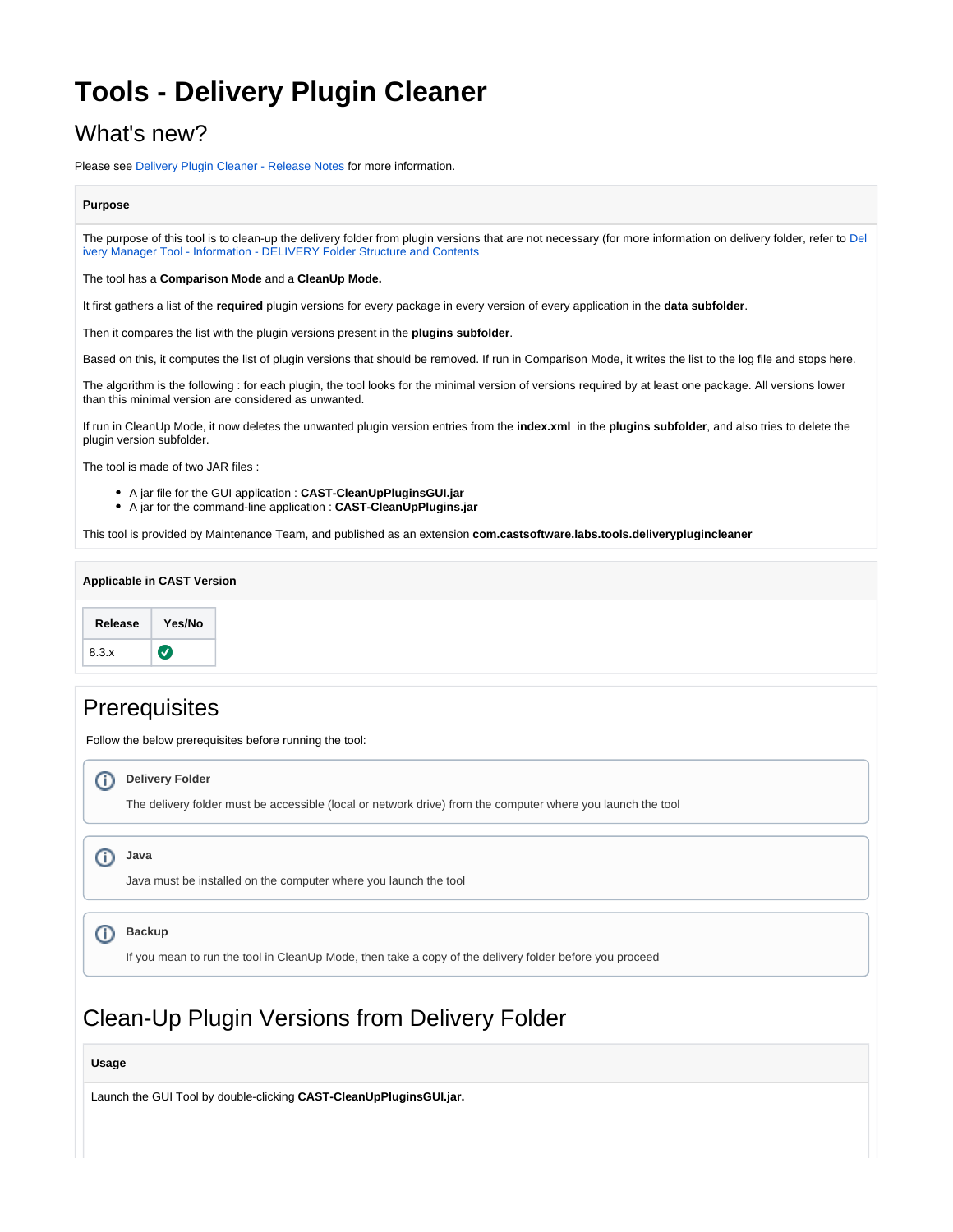| File View Application Help                                                                  |                                                                                                                                                                                                                                                                                                                                                                                                                                                                                                                                                                                                                                                                                                                                                                                                                                                                                                                                                                                                                                                                                                                                                           |  |  |  |        |                          |  |
|---------------------------------------------------------------------------------------------|-----------------------------------------------------------------------------------------------------------------------------------------------------------------------------------------------------------------------------------------------------------------------------------------------------------------------------------------------------------------------------------------------------------------------------------------------------------------------------------------------------------------------------------------------------------------------------------------------------------------------------------------------------------------------------------------------------------------------------------------------------------------------------------------------------------------------------------------------------------------------------------------------------------------------------------------------------------------------------------------------------------------------------------------------------------------------------------------------------------------------------------------------------------|--|--|--|--------|--------------------------|--|
| Clear log Run Application                                                                   |                                                                                                                                                                                                                                                                                                                                                                                                                                                                                                                                                                                                                                                                                                                                                                                                                                                                                                                                                                                                                                                                                                                                                           |  |  |  |        |                          |  |
| Options                                                                                     |                                                                                                                                                                                                                                                                                                                                                                                                                                                                                                                                                                                                                                                                                                                                                                                                                                                                                                                                                                                                                                                                                                                                                           |  |  |  |        |                          |  |
|                                                                                             | <b>Comparison Mode</b>                                                                                                                                                                                                                                                                                                                                                                                                                                                                                                                                                                                                                                                                                                                                                                                                                                                                                                                                                                                                                                                                                                                                    |  |  |  |        |                          |  |
| Mode                                                                                        | ison Mode                                                                                                                                                                                                                                                                                                                                                                                                                                                                                                                                                                                                                                                                                                                                                                                                                                                                                                                                                                                                                                                                                                                                                 |  |  |  |        |                          |  |
| <b>Delivery Folder</b>                                                                      | CleanUp Mode                                                                                                                                                                                                                                                                                                                                                                                                                                                                                                                                                                                                                                                                                                                                                                                                                                                                                                                                                                                                                                                                                                                                              |  |  |  |        |                          |  |
| Log                                                                                         |                                                                                                                                                                                                                                                                                                                                                                                                                                                                                                                                                                                                                                                                                                                                                                                                                                                                                                                                                                                                                                                                                                                                                           |  |  |  |        |                          |  |
|                                                                                             |                                                                                                                                                                                                                                                                                                                                                                                                                                                                                                                                                                                                                                                                                                                                                                                                                                                                                                                                                                                                                                                                                                                                                           |  |  |  |        | $\wedge$                 |  |
|                                                                                             |                                                                                                                                                                                                                                                                                                                                                                                                                                                                                                                                                                                                                                                                                                                                                                                                                                                                                                                                                                                                                                                                                                                                                           |  |  |  |        |                          |  |
|                                                                                             |                                                                                                                                                                                                                                                                                                                                                                                                                                                                                                                                                                                                                                                                                                                                                                                                                                                                                                                                                                                                                                                                                                                                                           |  |  |  |        | $\checkmark$             |  |
| Script                                                                                      | Clean-Up Plugins -delivery C:\DeliveryFolder                                                                                                                                                                                                                                                                                                                                                                                                                                                                                                                                                                                                                                                                                                                                                                                                                                                                                                                                                                                                                                                                                                              |  |  |  |        | $\hat{\mathbf{v}}$       |  |
| File View Application Help<br>Clear log Run Application<br>Options Advanced<br>Verbose<br>⊔ |                                                                                                                                                                                                                                                                                                                                                                                                                                                                                                                                                                                                                                                                                                                                                                                                                                                                                                                                                                                                                                                                                                                                                           |  |  |  |        |                          |  |
| Log                                                                                         |                                                                                                                                                                                                                                                                                                                                                                                                                                                                                                                                                                                                                                                                                                                                                                                                                                                                                                                                                                                                                                                                                                                                                           |  |  |  |        |                          |  |
| Script<br>& Clean-Up Plugins<br>File View Application Help<br>Clear log Run Application     | Clean-Up Plugins -delivery C:\DeliveryFolder<br>4. Click "Run Application" and check the Log window                                                                                                                                                                                                                                                                                                                                                                                                                                                                                                                                                                                                                                                                                                                                                                                                                                                                                                                                                                                                                                                       |  |  |  | $\Box$ | $\checkmark$<br>$\times$ |  |
| Options                                                                                     |                                                                                                                                                                                                                                                                                                                                                                                                                                                                                                                                                                                                                                                                                                                                                                                                                                                                                                                                                                                                                                                                                                                                                           |  |  |  |        |                          |  |
| Mode                                                                                        | CleanUp Mode                                                                                                                                                                                                                                                                                                                                                                                                                                                                                                                                                                                                                                                                                                                                                                                                                                                                                                                                                                                                                                                                                                                                              |  |  |  |        | $\checkmark$             |  |
|                                                                                             |                                                                                                                                                                                                                                                                                                                                                                                                                                                                                                                                                                                                                                                                                                                                                                                                                                                                                                                                                                                                                                                                                                                                                           |  |  |  |        |                          |  |
|                                                                                             | Delivery Folder C:\DeliveryFolder                                                                                                                                                                                                                                                                                                                                                                                                                                                                                                                                                                                                                                                                                                                                                                                                                                                                                                                                                                                                                                                                                                                         |  |  |  |        | ш                        |  |
| $\frac{\text{Log}}{\text{Log}}$                                                             | oo oo lorichiistoot - riagin amoglocholaoocitii caccecealiy femotee ficm piam giagine loracl                                                                                                                                                                                                                                                                                                                                                                                                                                                                                                                                                                                                                                                                                                                                                                                                                                                                                                                                                                                                                                                              |  |  |  |        |                          |  |
|                                                                                             | 2020-03-09 15:10:19.558 - Plugin dmtjeefilediscoverer:2.0 successfully removed from plugins folder<br>2020-03-09 15:10:19.614 - Plugin dmtjeefilediscoverer:1.1 successfully removed from plugins folder<br>2020-03-09 15:10:19.700 - Plugin dmtjeefilediscoverer:1.0 successfully removed from plugins folder<br>2020-03-09 15:10:19.757 - Plugin dmtdiscovererbpel:1.0.0 successfully removed from plugins folder<br>2020-03-09 15:10:19.807 - Plugin dmtcfilediscoverer:1.0 successfully removed from plugins folder<br>2020-03-09 15:10:19.859 - Plugin dmtcoediscovererpli:1.0 successfully removed from plugins folder<br>2020-03-09 15:10:19.909 - Plugin dmtjeefilediscoverer:1.3 successfully removed from plugins folder<br>2020-03-09 15:10:19.979 - Plugin dmtjeemavenhttpresourcesextractor:1.0 successfully removed from plugins folder<br>2020-03-09 15:10:20.028 - Plugin dmtjeemavenhttpresourcesextractor:2.0 successfully removed from plugins folder<br>2020-03-09 15:10:20.088 - Plugin dmtcastsiebeloracleextractor:1.0 successfully removed from plugins folder<br>2020-03-09 15:10:20.089 - 16 plugin versions removed in 1160 ms |  |  |  |        | $\wedge$                 |  |
|                                                                                             | Execution succeeded!                                                                                                                                                                                                                                                                                                                                                                                                                                                                                                                                                                                                                                                                                                                                                                                                                                                                                                                                                                                                                                                                                                                                      |  |  |  |        |                          |  |

If you have selected the CleanUp Mode, you can now inspect the **index.xml** in **plugins subfolder** and check that the unnecessary plugin version entries were removed. You can also check that the corresponding plugin folders have been deleted.